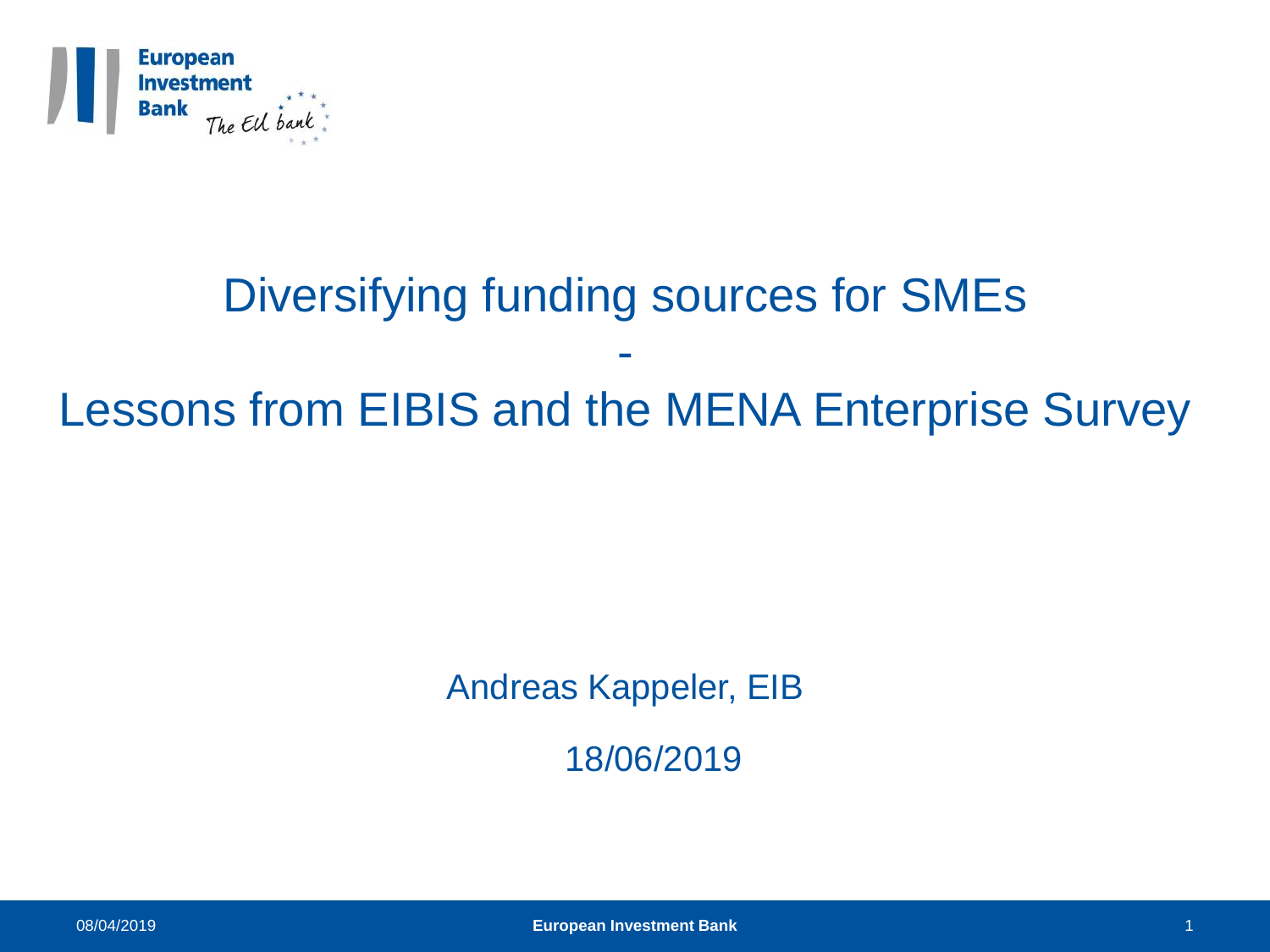

## EIBIS: What is it?

- Survey of non-financial corporate sector
- Covering manufacturing, services, construction and infrastructure sector
- Representativeness at high scientific standards for:
	- the EU 28 (as a whole)
	- each Member country (separately)
	- 4 industry groupings (within each Member country for most countries), and
	- 4 size classes (within each Member country for most countries)
- Some 12,500 completed interviews in total (208 for Estonia)
- Implemented once a year (panel).
- Implemented by means of telephone interviews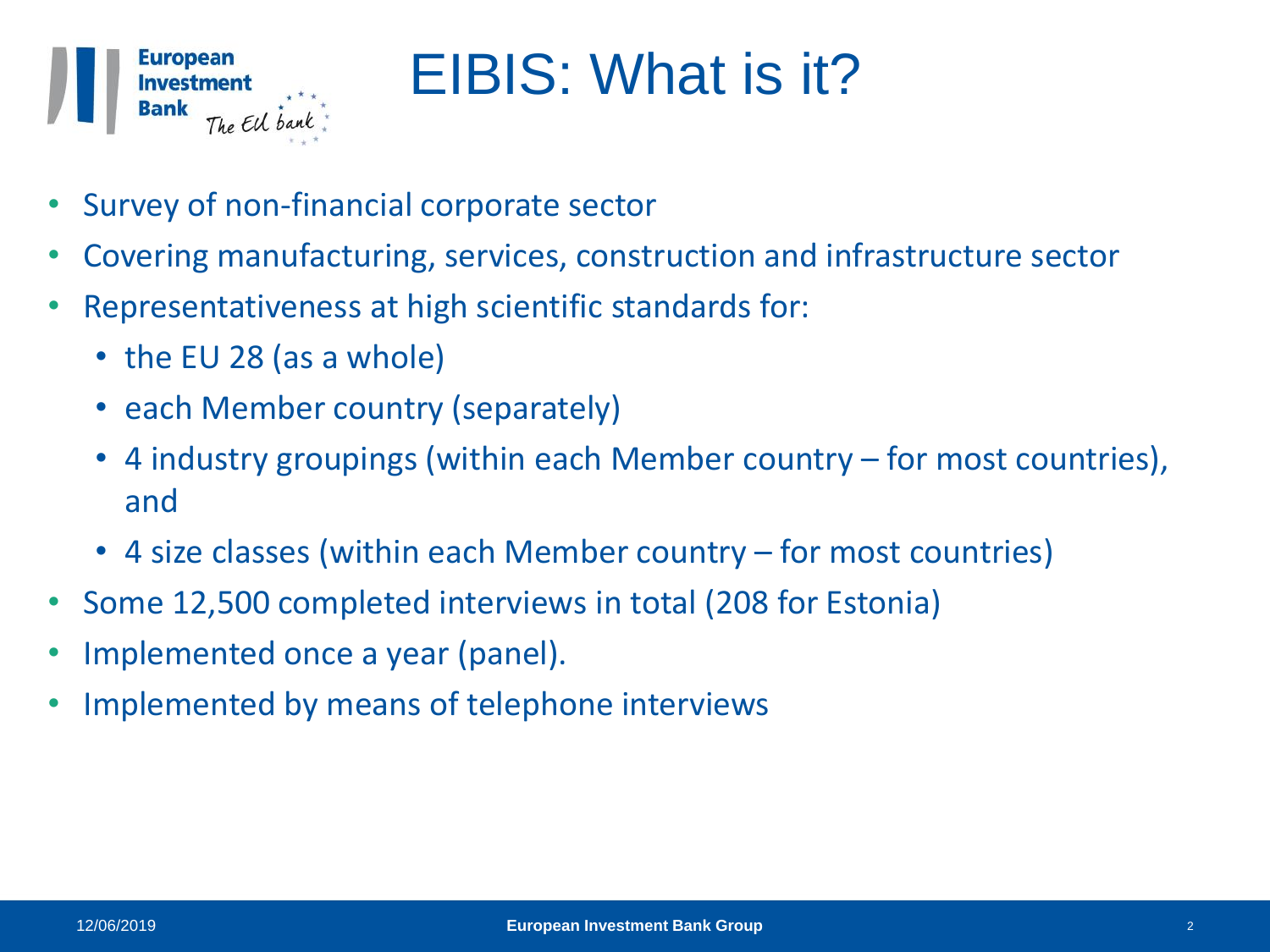

### … and the share of innovators is low in some countries





*Base: All firms (excluding don't know/refused responses)*

*Q. What proportion of total investment was for developing or introducing new products, processes, services?* 

*Q. Were the products, processes or services new to the company, new to the country, new to the global market?*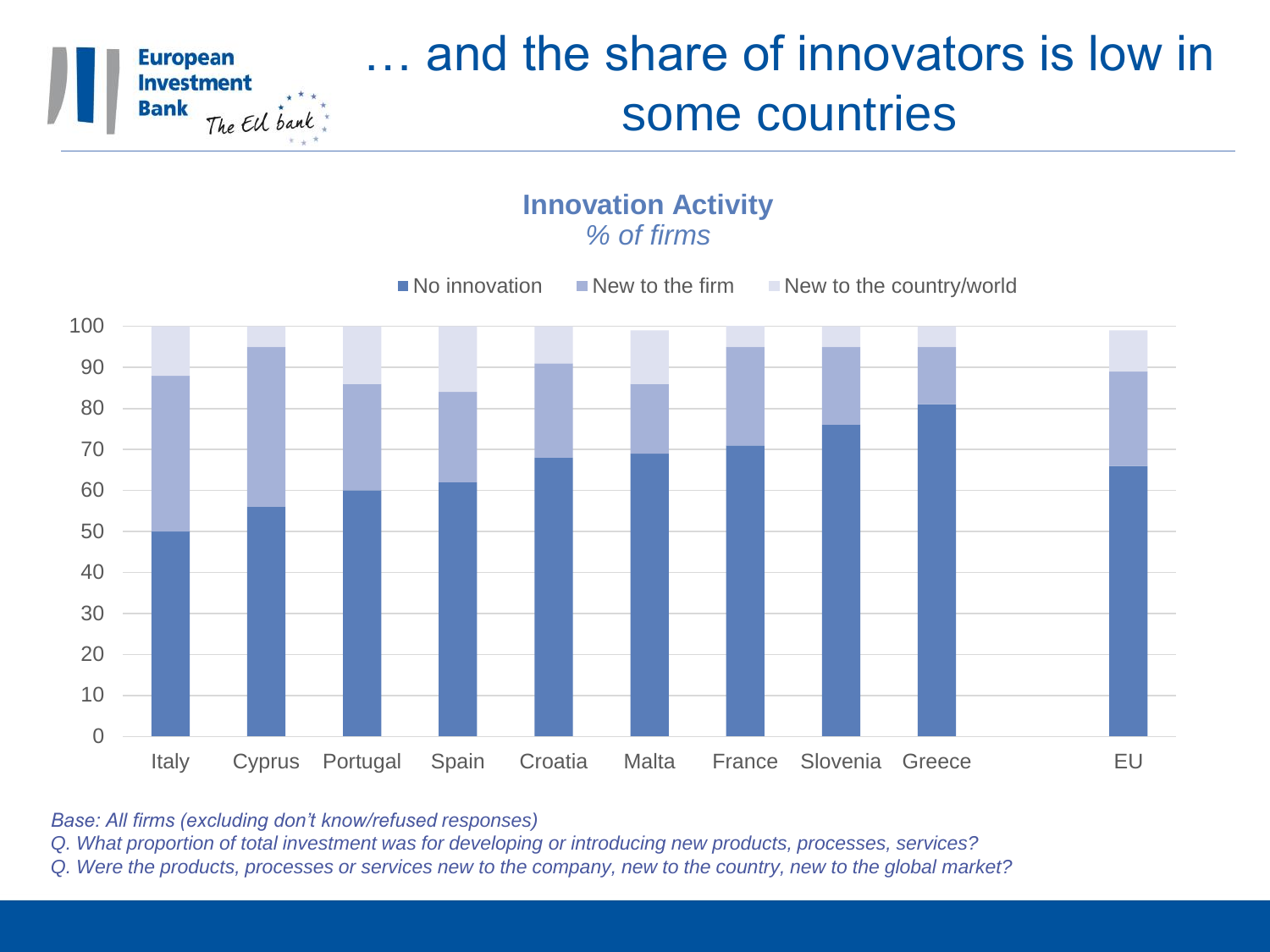

### Internal funding remains the dominant source



**Sources of Investment Finance** *% of firms*

*Base: All firms who used external finance in the last financial year (excluding don't know/refused responses) Q. What proportion of your investment was financed by each of the following?*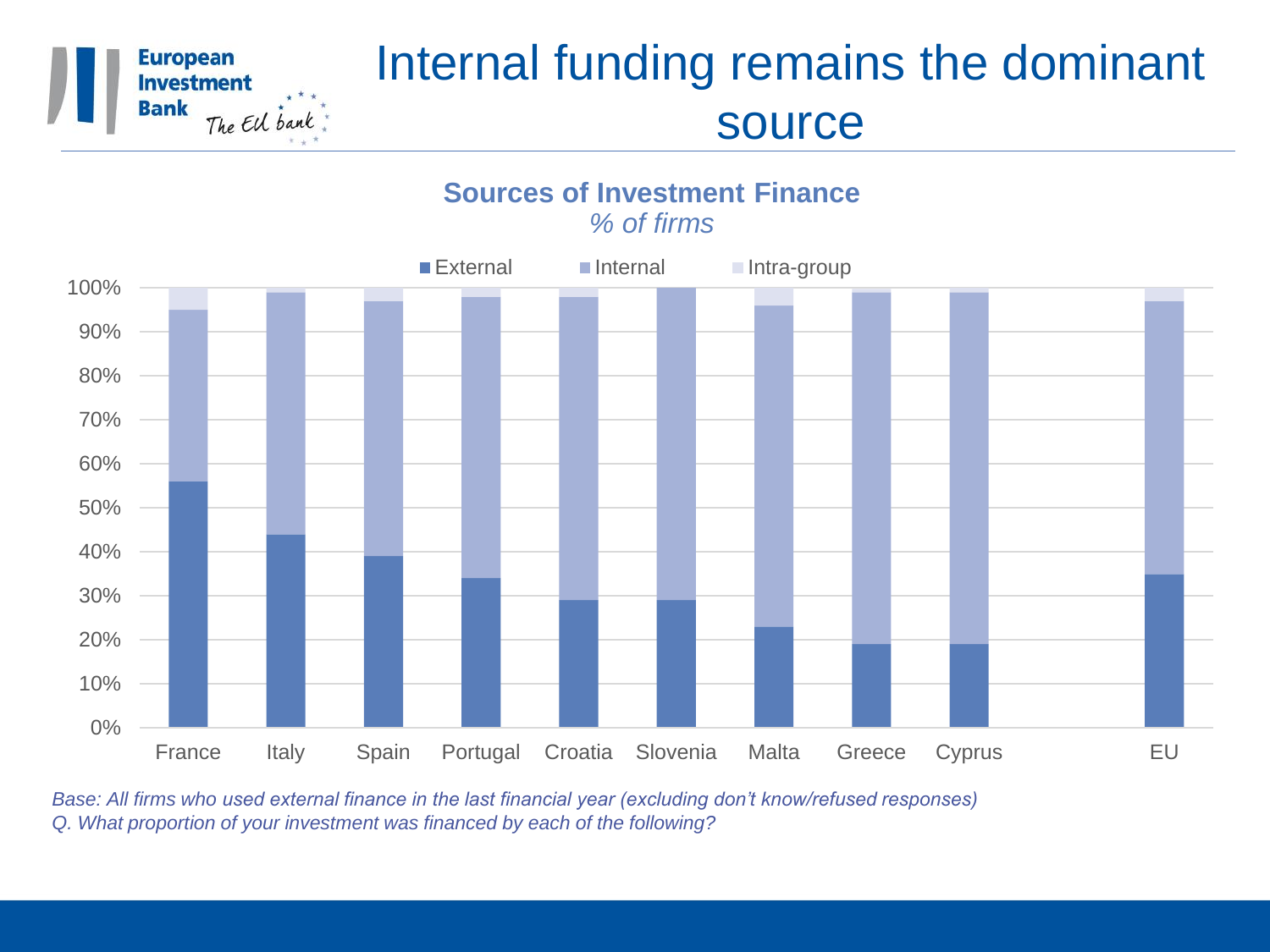

### Non-bank financing is an important funding source in some countries

#### 100% Contract to the contract of the contract of the contract of the contract of the Contract of the Contract of the Contract of the Contract of the Contract of the Contract of the Contract of the Contract of the Contract 90% **Bonds** 80% 70% **Equity** 60% 50% **Leasing** 40% ■ Factoring 30% 20% Non-institutional loans 10% 0% ■ Grants Croatia **High** Matia portugal spain France Slovenia Greece Cyprus  $\diamondsuit$ Bank loan

**Type of External Finance Used for Investment Activities** *% of firms*

*Base: All firms who used external finance in the last financial year (excluding don't know/refused responses) Q. What proportion of your investment was financed by each of the following? \*Loans from family, friends or business partners.*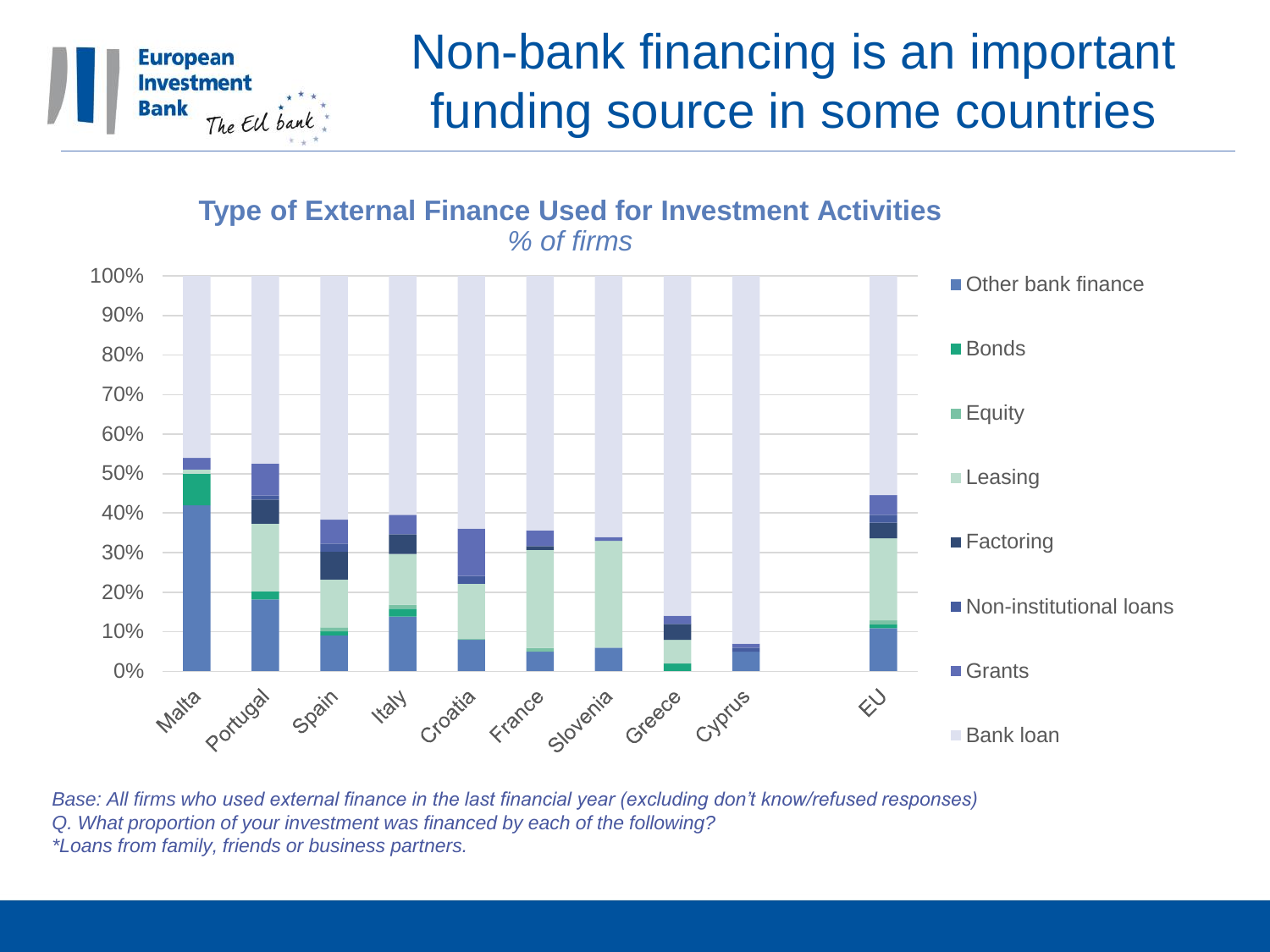

### Is access to finance an issue?



#### *Base: All firms*

*Finance constrained firms include: those dissatisfied with the amount of finance obtained (received less), firms that sought external finance but did not receive it (rejected) and those who did not seek external finance because they thought borrowing costs would be too high (too expensive) or they would be turned down (discouraged)*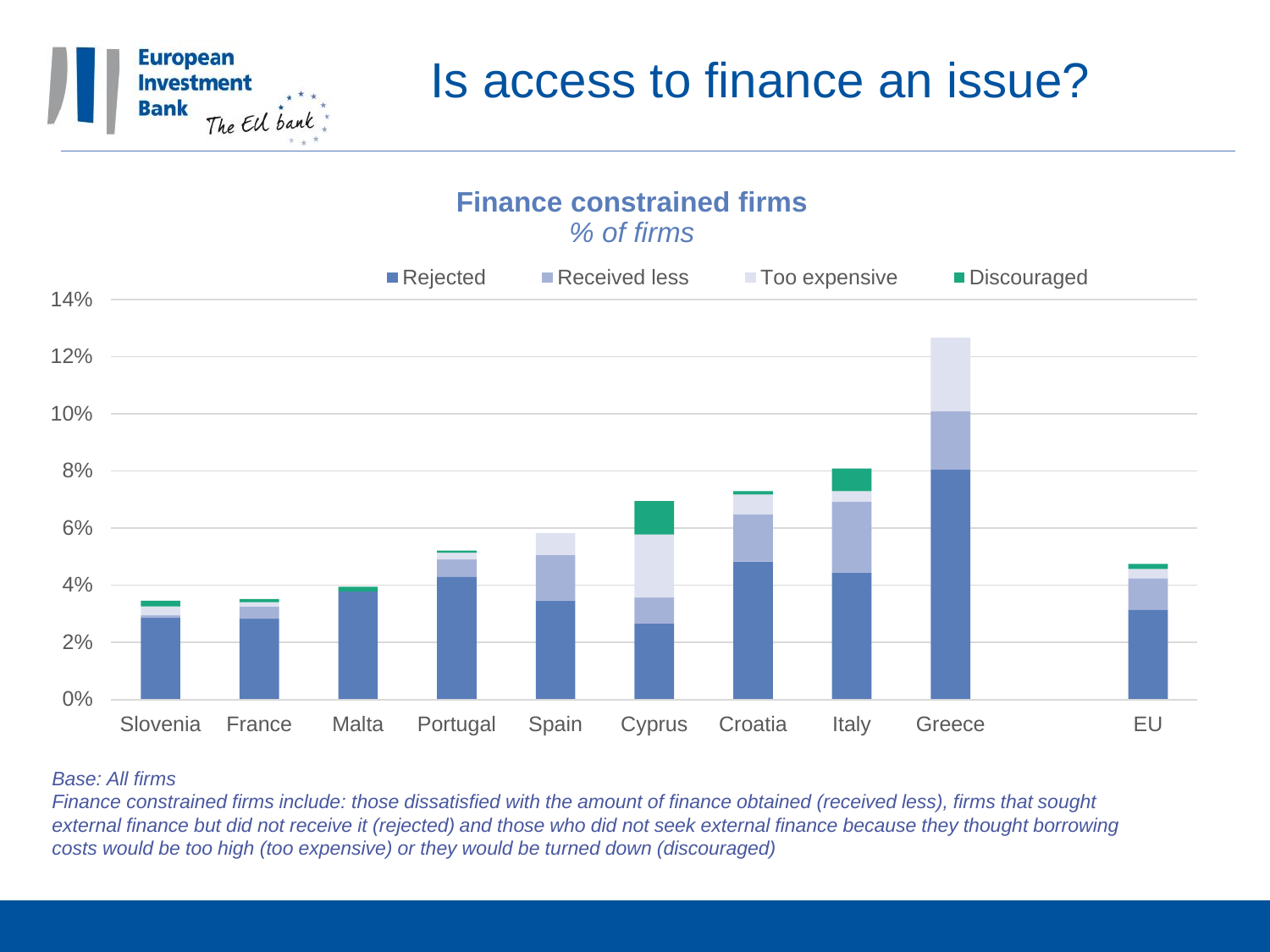

### Promoting equity funding in the EU

- Equity financing in Europe is comparatively underdeveloped.
- The cost of equity remains high and issuance activity low.
- This undermines resilience to shocks and innovation.
- Reasons for the underdevelopment of equity: corporate culture, tax bias in favour of debt, financial sector regulation and financial illiteracy.
- However, there is a promising compositional shift away from crossborder bank lending towards equity

Equity risk premium in the euro area and the US  $(\%$  p.a.)

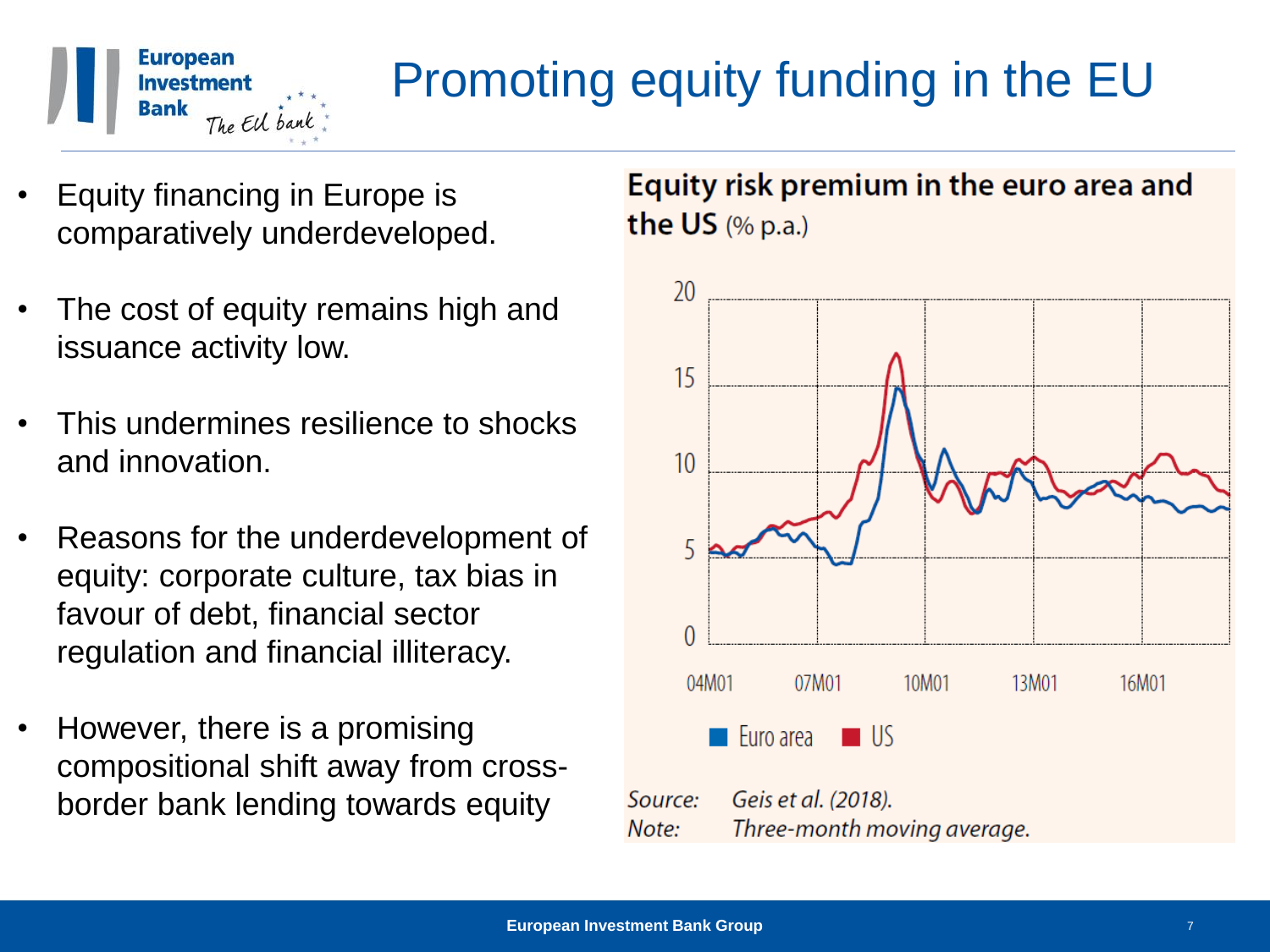

### Non-bank Financial Sectors in the EU's Southern Neighbourhood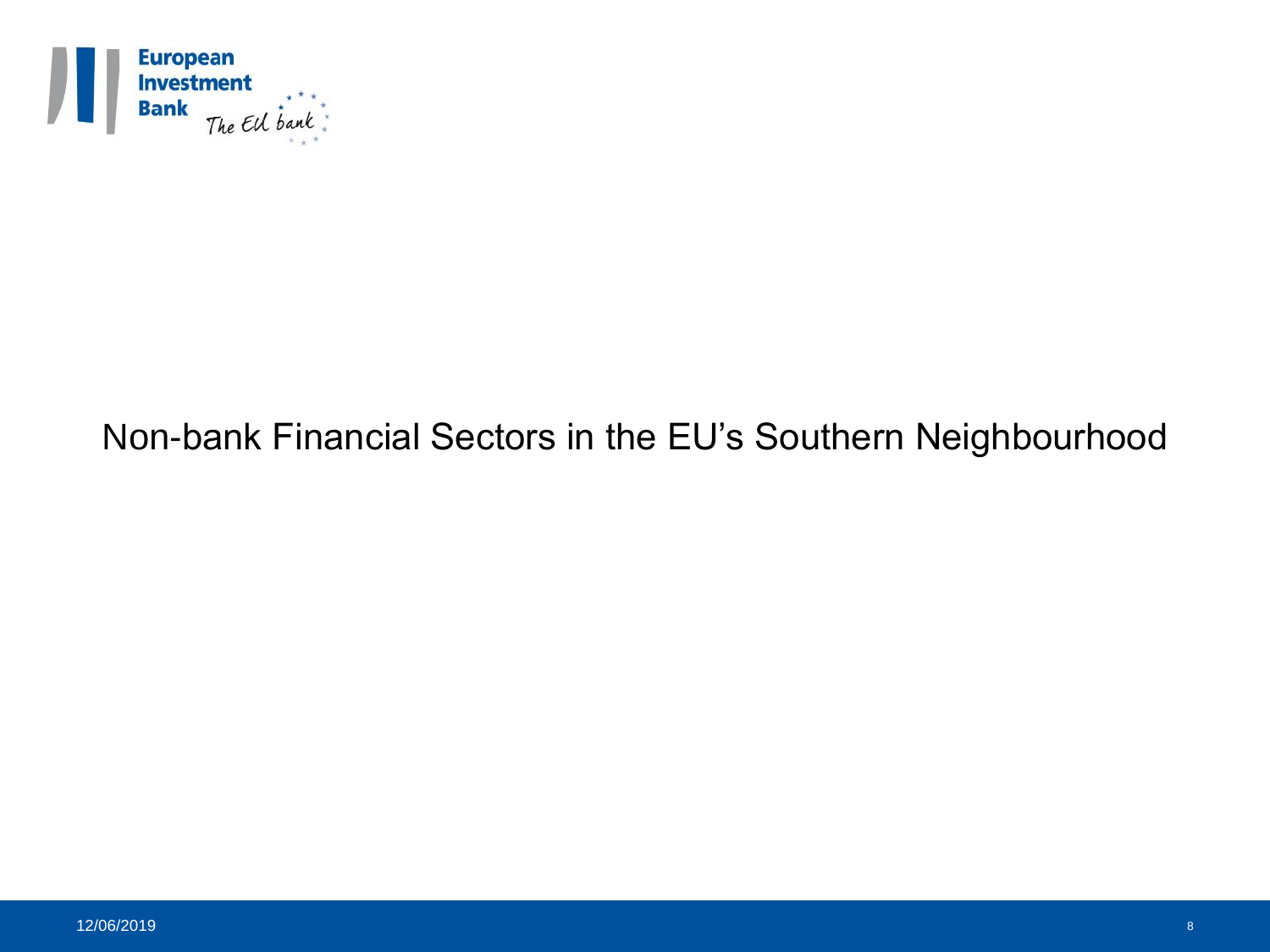

• Young SMEs are likely to face strong access to finance constraints due to market failures. These market failures can be aggravated by capacity constraints of financial institutions and SMEs.

#### **Access to Finance as main obstacle** *% of firms*



■ SMEs ■ Large firms

*Source: EBRD and WBG (2016), "What's holding back the private sector in MENA?".*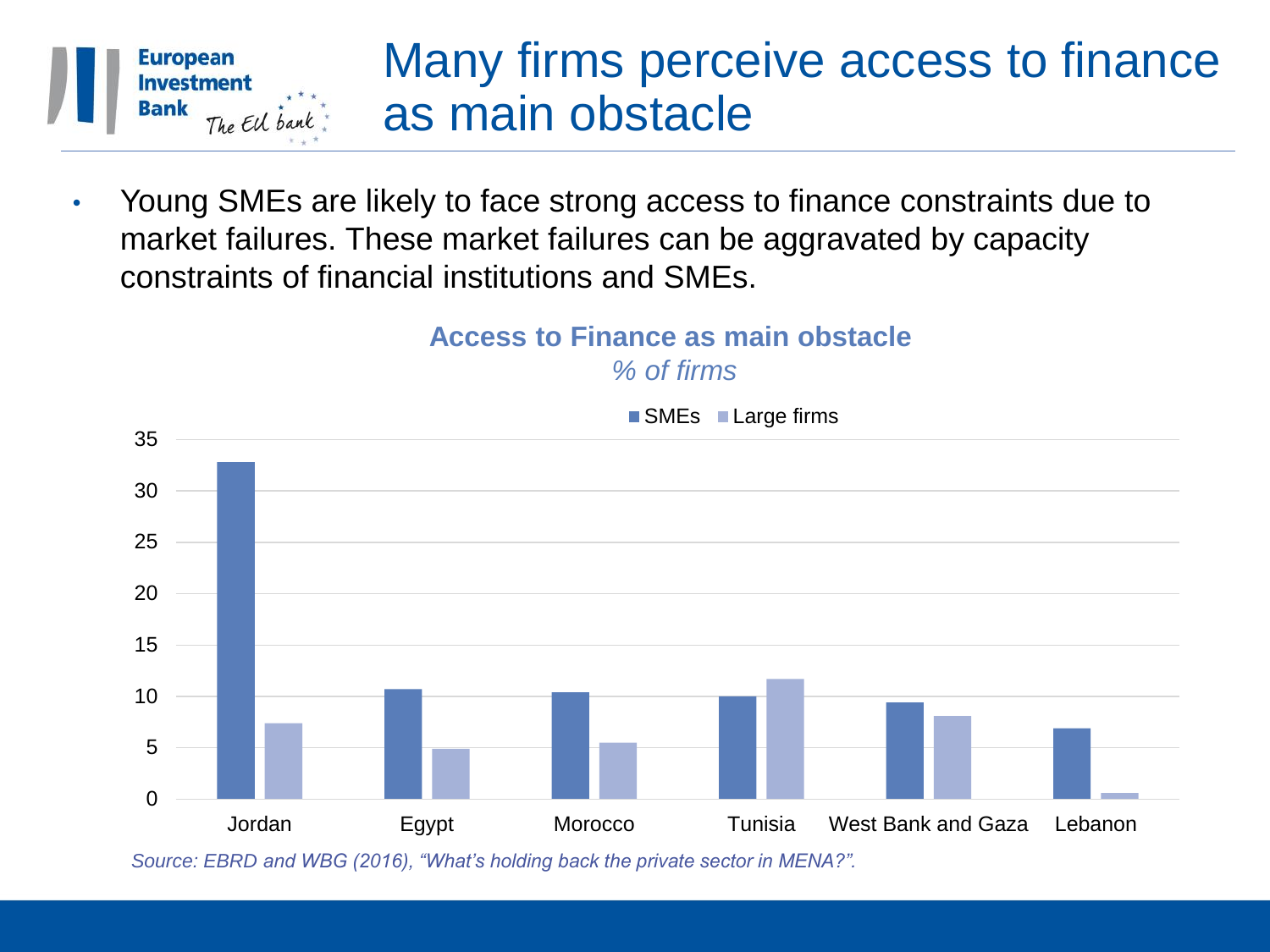

### Non-bank financial sectors are small

#### **Domestic credit to private sector**

#### *% of GDP*



*Source: WBG.* 

*.*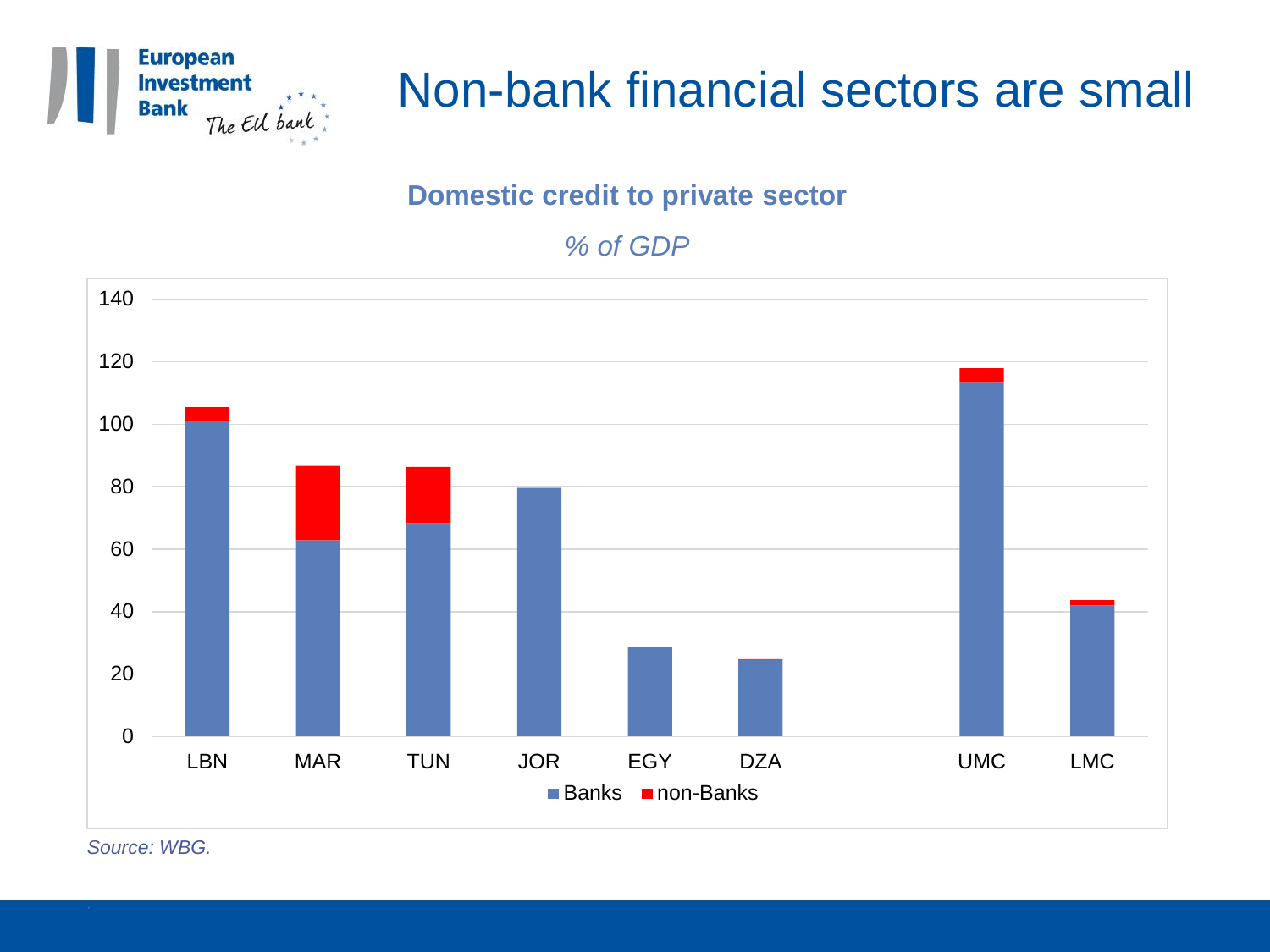

### Non-bank financial sectors are small

#### **Financing structure of investment Theorem Construction Use of leasing in past year**



*Source: EBRD and WBG (2016), "What's holding back the private sector in MENA?".* 

*in % % of firms*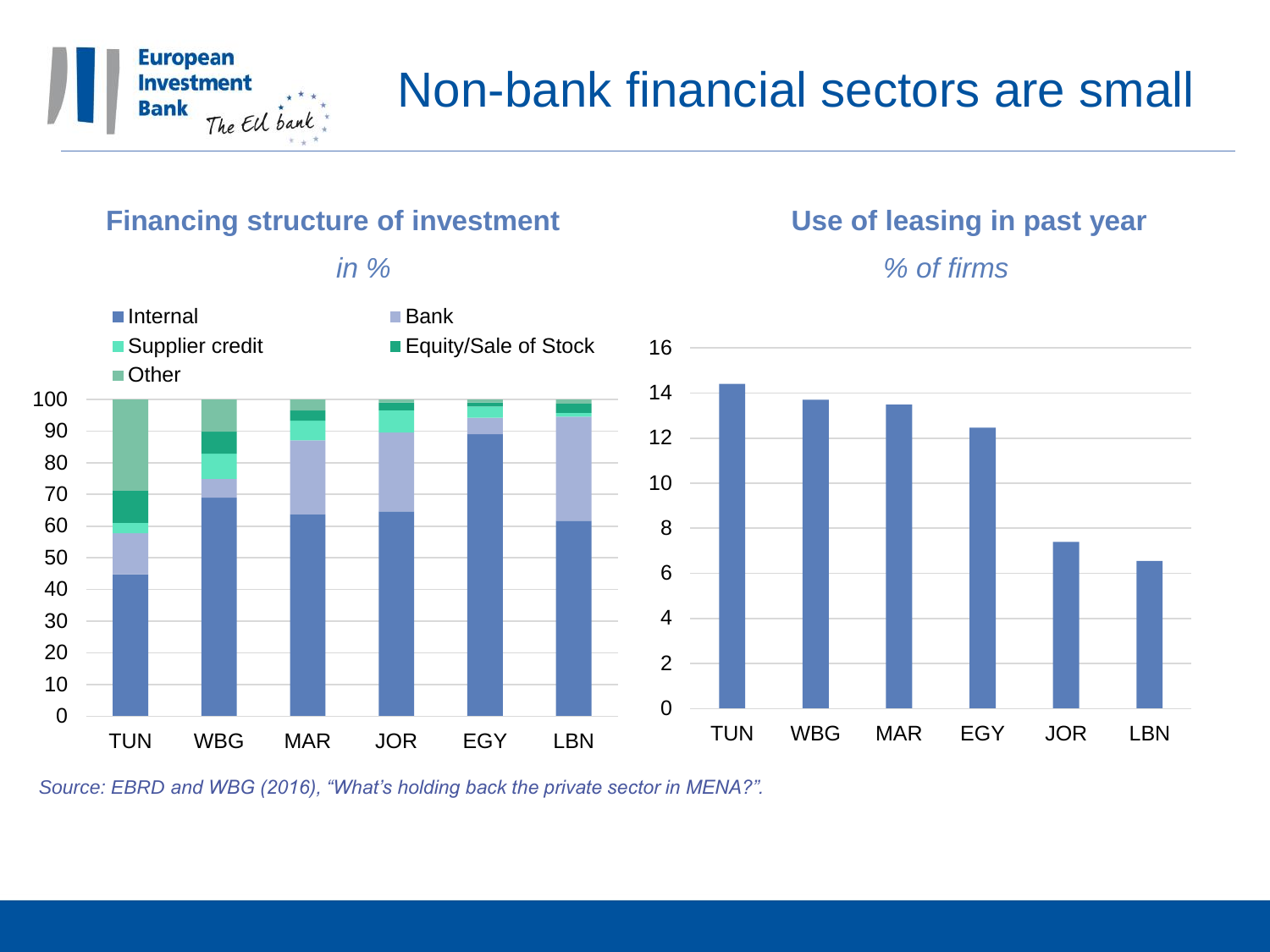

*.*

### Informality matters

#### **Firms competing against unregistered or informal firms**

*% of firms*



*Source: EBRD and WBG (2016), "What's holding back the private sector in MENA?".*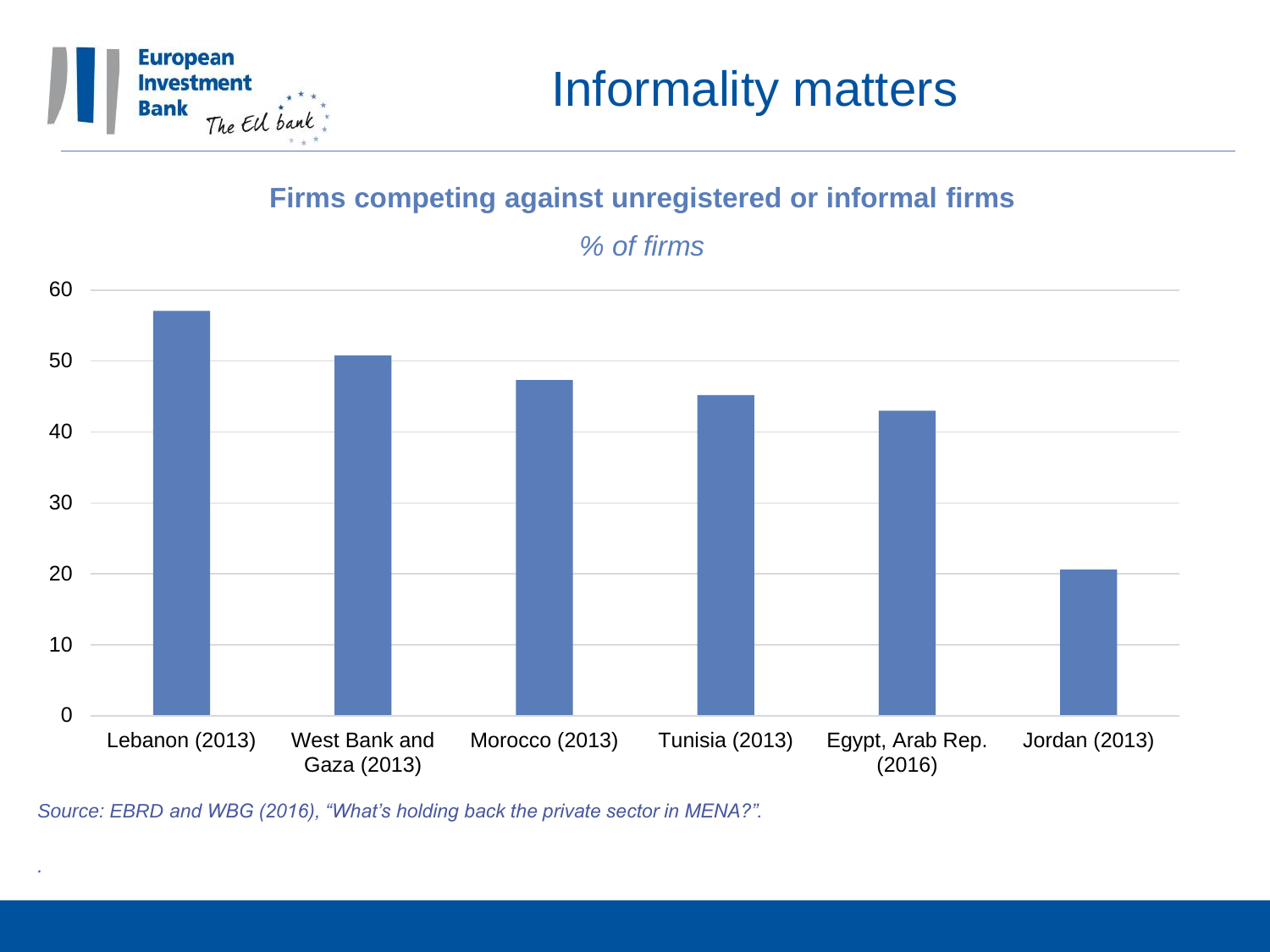

- The **small size of non-bank financial institutions** and capital markets limits the variety of financial instruments available to enterprises.
- **Subsidized programs** to promote non-bank financial institutions should be used cautiously to avoid crowding out competitors.
- **Capacity building measures** for financial institutions and SMEs can help to overcome market failures and facilitate access to finance.
- A large share of firms' assets consists of machinery and equipment, but acceptance of movable assets as **collateral** is limited.
- **Fintech** provides opportunities to develop alternatives to traditional SME lending (IMF, 2019).
- **Facilitate the introduction of new financial products:** Regulatory sandboxes to allow fintech companies and traditional financial institutions to test innovations in a live environment (IMF, 2019).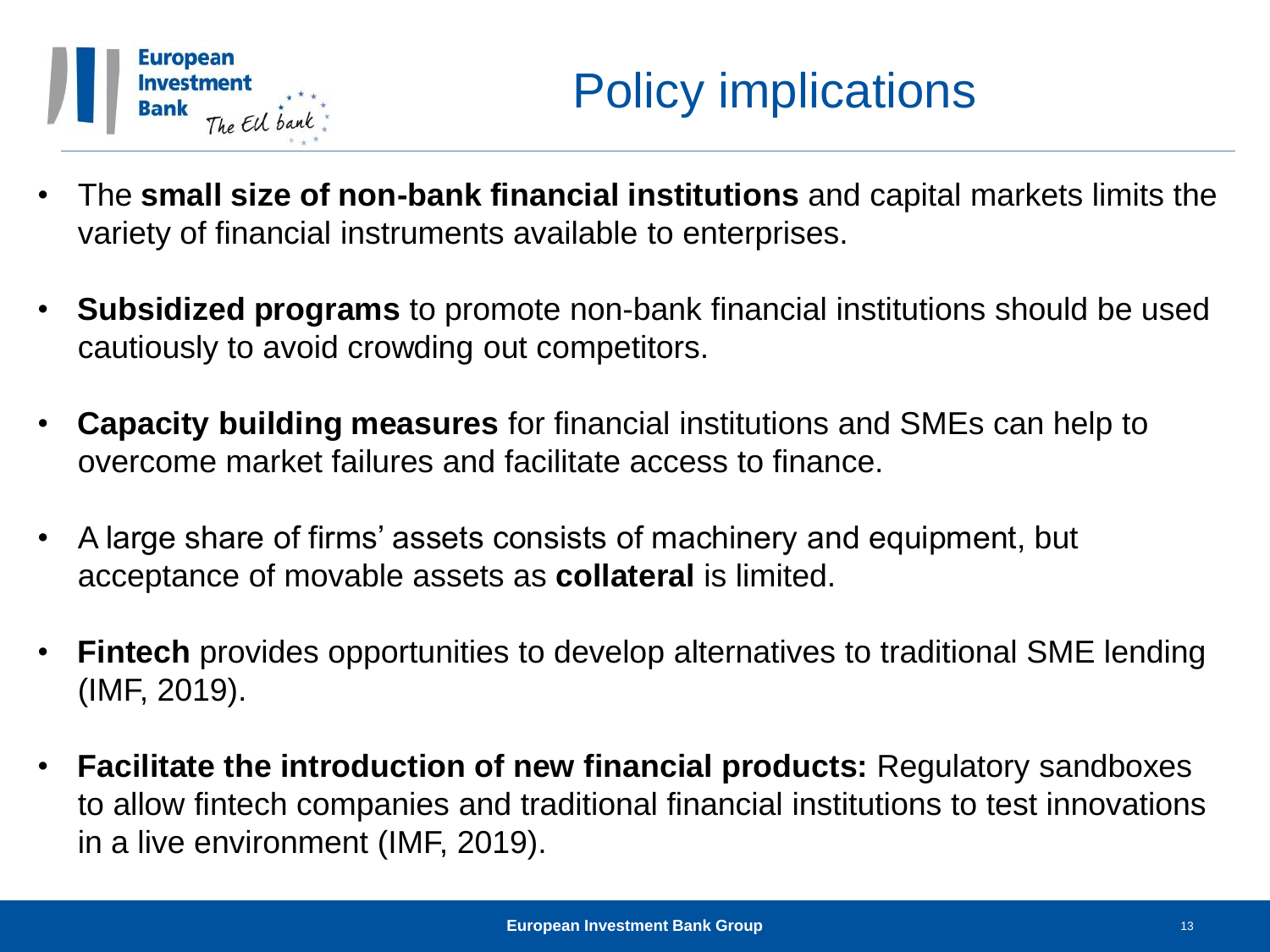

- **Intermediated loans:** To reach out to SMEs and provide longer-term funding.
- **Guarantee instruments:** To mobilise additional resources supplementing scarce public capital resources and to stimulate local capital markets.
- **Equity instruments:** provide a stable source of funding.
- **Microfinance:** Powerful tool to reach out to individual and firms usually excluded from traditional financial services.
- **Local Currency Lending:** Difficult but would likely have important benefits.
- **Advisory services:** For banks and SMEs to overcome market failures, both inside and outside the EU.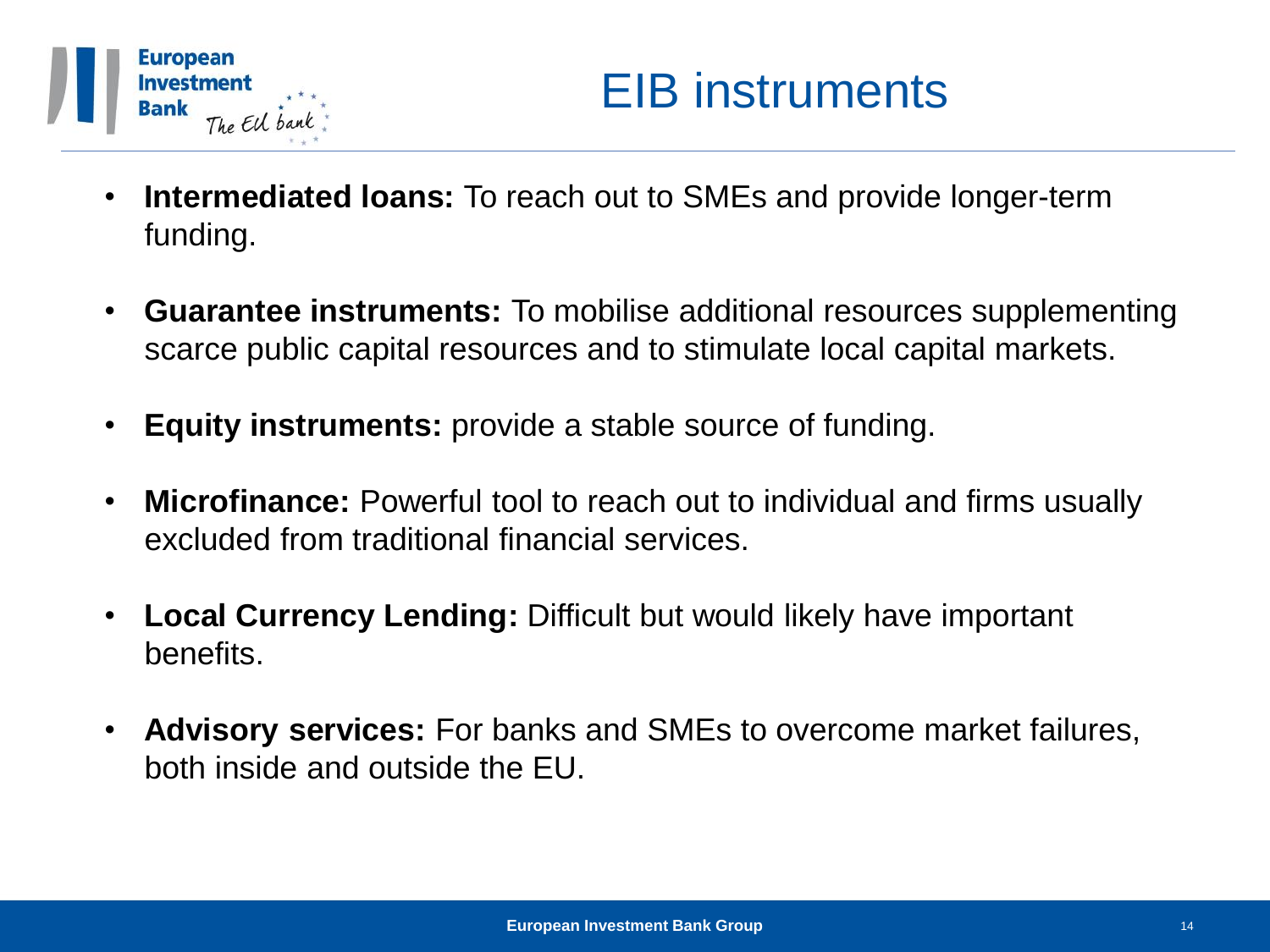

The MENA ES 2020

- The EIB, EBRD and WBG are launching a new round of Enterprise Surveys. Fieldwork already started.
- The Surveys will be carried out in more than 40 economies in Europe, Central Asia, the Middle East and North Africa.
- Topics included are: productivity, innovation, competition, skills, informality, access to finance, infrastructure and regulation. The survey will also include a module on the green economy.
- The findings will constitute the basis for analytical work which might shed light on how to promote investment, productivity and economic growth.